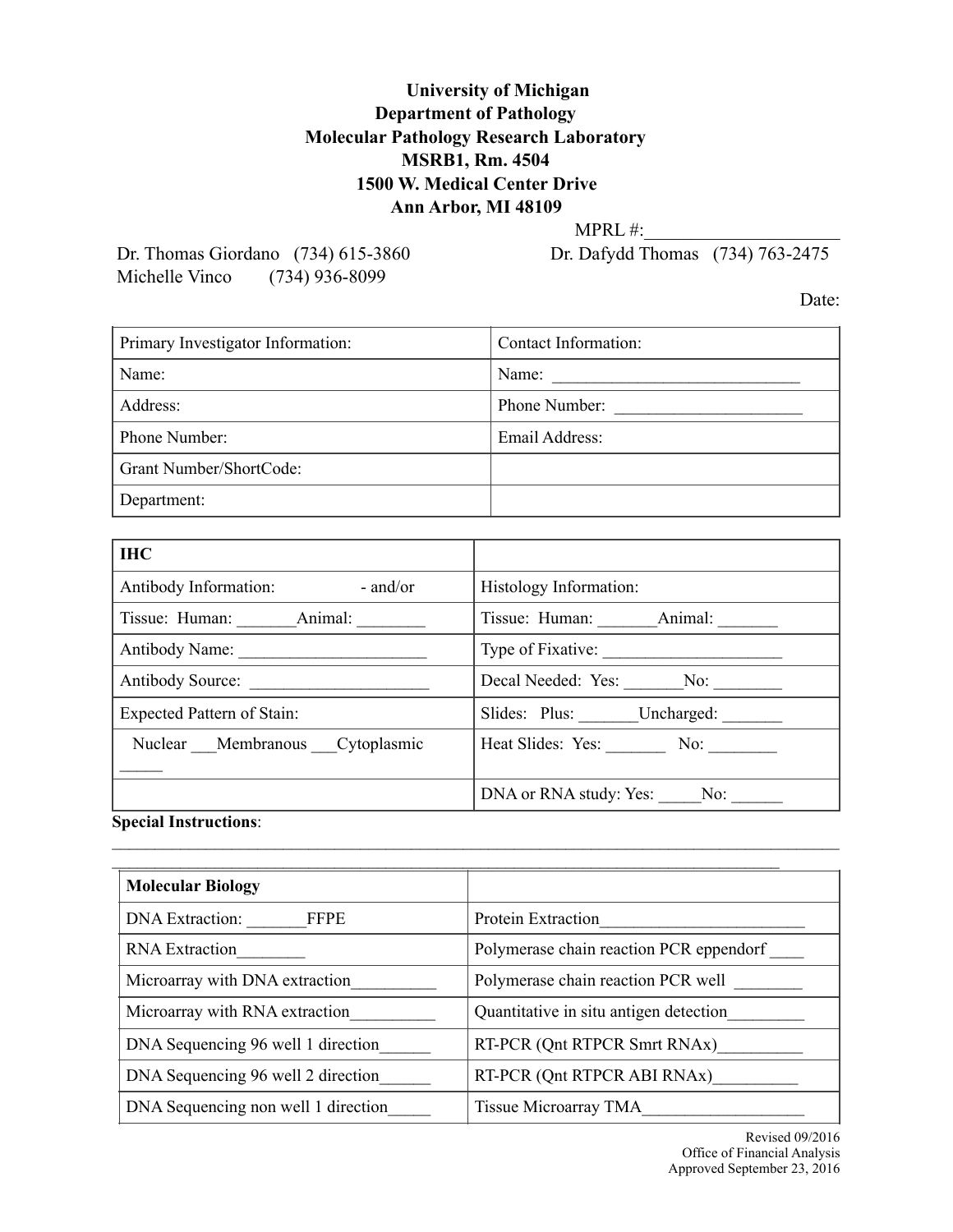| DNA Sequencing non well 2 direction |                       |
|-------------------------------------|-----------------------|
| Fluorescent In Situ hyb FISH        | In-Situ Hybridization |
| <b>Special Instructions:</b>        |                       |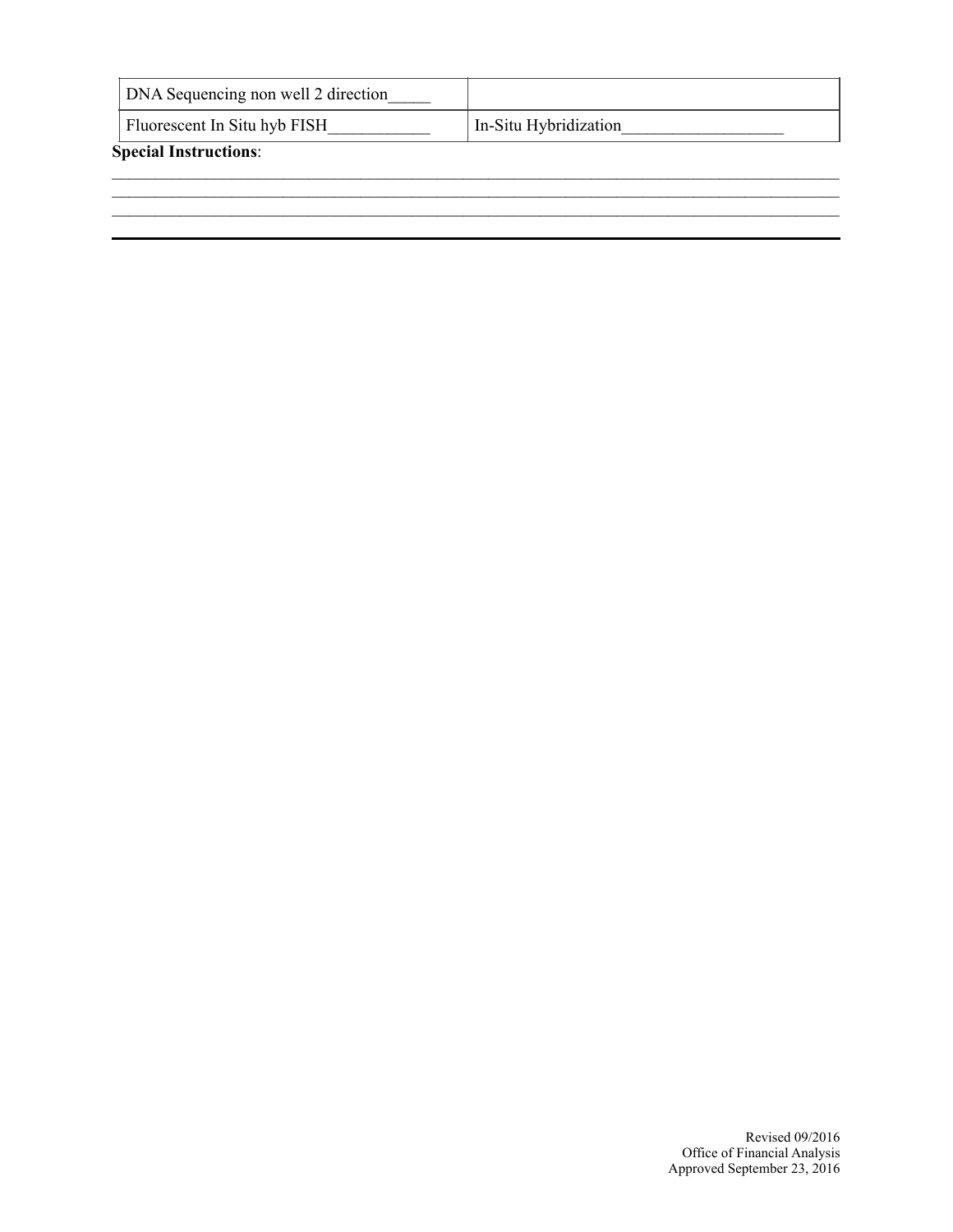## **MPRL LABORATORY USE ONLY**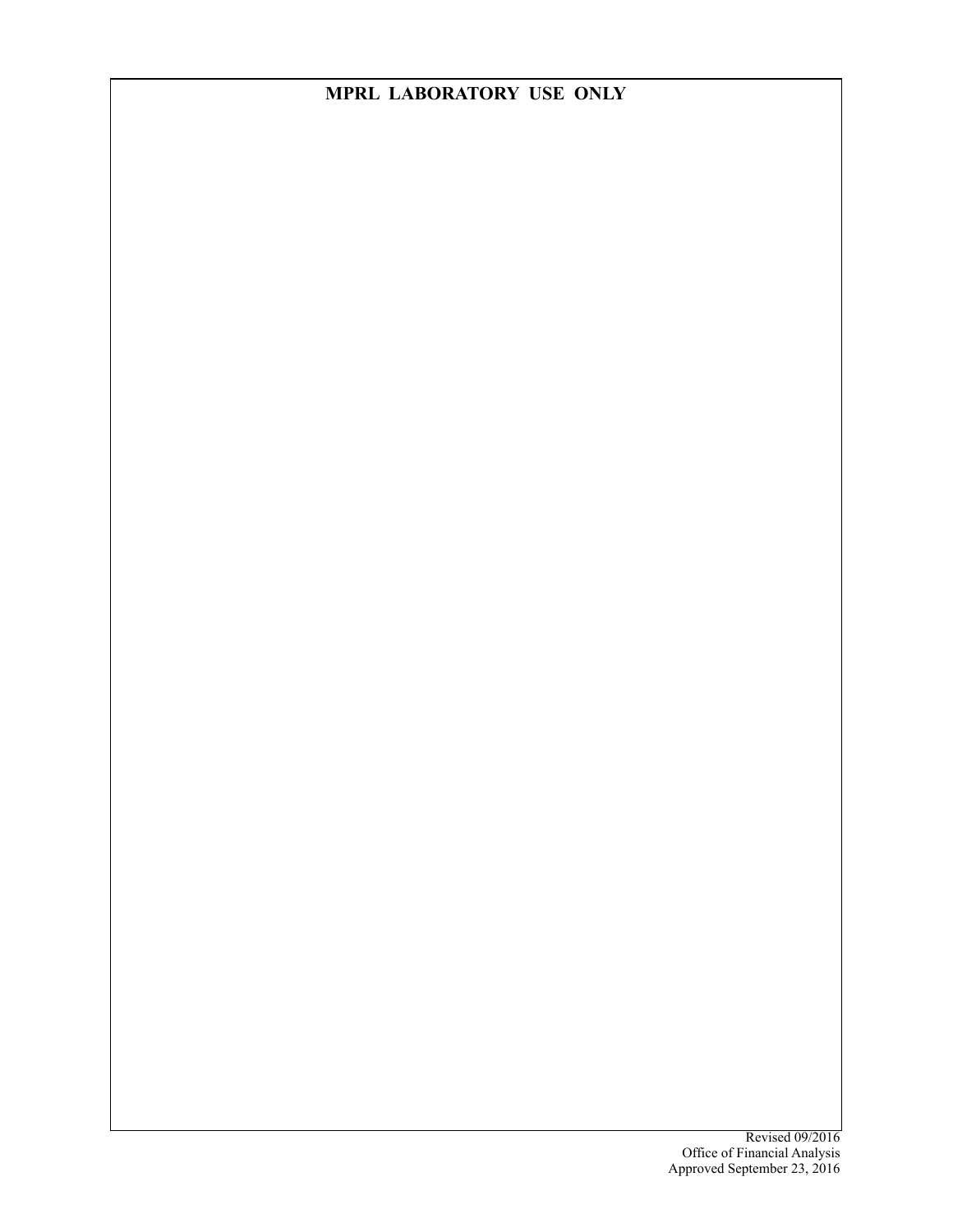| <b>Service Requested</b>                                           | Qty |             | Cost      |                   | Sub-Total |
|--------------------------------------------------------------------|-----|-------------|-----------|-------------------|-----------|
| Paraffin Process & Embed                                           |     | X           | \$2.00    | $\!\!\!=\!\!\!\!$ |           |
| Unstained slide/s                                                  |     | X           | \$1.04    | $\!\!\!=\!\!\!\!$ |           |
| H&E slide/s                                                        |     | X           | \$4.41    | $\!\!\!=\!\!\!$   |           |
| Frozen sections (unstained)                                        |     | X           | \$5.82    | $=$               |           |
| Frozen sections (stained H&E)                                      |     | X           | \$19.70   | $\!\!\!=\!\!\!\!$ |           |
| Group 1 Antibody (Investigator supplied)                           |     | X           | \$29.84   | $\!\!\!=\!\!\!\!$ |           |
| Group 2 Antibody                                                   |     | X           | \$36.21   | $\!\!\!=\!\!\!\!$ |           |
| Group 3 Antibody                                                   |     | X           | \$35.85   | $\!\!\!=\!\!\!\!$ |           |
| Group 4 Antibody                                                   |     | X           | \$49.25   | $\!\!\!=\!\!\!\!$ |           |
| Antibody Titer                                                     |     | X           | \$143.05  | $\!\!\!=\!\!\!\!$ |           |
| Double Immunofluorescense Staining                                 |     | X           | \$108.90  | $\!\!\!=\!\!\!\!$ |           |
| DNA Extraction from FFPE (1 <sup>st</sup> Sample)                  |     | X           | \$159.33  | $\!\!\!=\!\!\!\!$ |           |
| Additional DNA extractions (up to 20)                              |     | X           | \$25      | $\!\!\!=\!\!\!\!$ |           |
| RNA Extraction (1 <sup>st</sup> Sample)                            |     | X           | \$266.67  | $=$               |           |
| Additional RNA extractions (up to 20)                              |     | X           | \$30      | $=$               |           |
| DNA Microarray                                                     |     | X           | \$638.04  | $\!\!\!=\!\!\!\!$ |           |
| RNA Microarray                                                     |     | X           | \$910.92  | $\!\!\!=\!\!\!\!$ |           |
| DNA sequencing 96 well 1 direction                                 |     | X           | \$556.62  | $=$               |           |
| DNA sequencing 96 well 2 direction                                 |     | X           | \$763.82  | $\!\!\!=\!\!\!\!$ |           |
| Flourescence in situ hybridization (FISH)<br>1 <sup>st</sup> Slide |     | X           | \$763.33  | $\!\!\!=\!\!\!\!$ |           |
| <b>Additional FISH Slides</b>                                      |     | X           | \$68.82   | $=$               |           |
| In Situ Hybridization 1st Slide                                    |     | X           | \$449.43  | $\!\!\!=\!\!\!\!$ |           |
| Additional ISH Slides (up to 19)                                   |     | X           | \$67.38   | $=$               |           |
| Polymerase chain reaction (PCR)<br>Eppendorf method                |     | X           | \$96.63   | $\!\!\!=\!\!\!\!$ |           |
| Quantitative In Situ antigen detection<br>(AQUA) 1st Slide         |     | $\mathbf X$ | \$692.99  | $=$               |           |
| Additional AQUA slides (up to 19)                                  |     | $\mathbf X$ | \$116.91  | $=$               |           |
| Tissue Microarray (TMA)                                            |     | X           | \$2539.65 | $\!\!\!=\!\!\!\!$ |           |
| Tissue Microarray (TMA) Sections                                   |     | X           | \$71.82   | $\!\!\!=\!\!\!\!$ |           |
|                                                                    |     |             |           |                   |           |
|                                                                    |     |             |           |                   |           |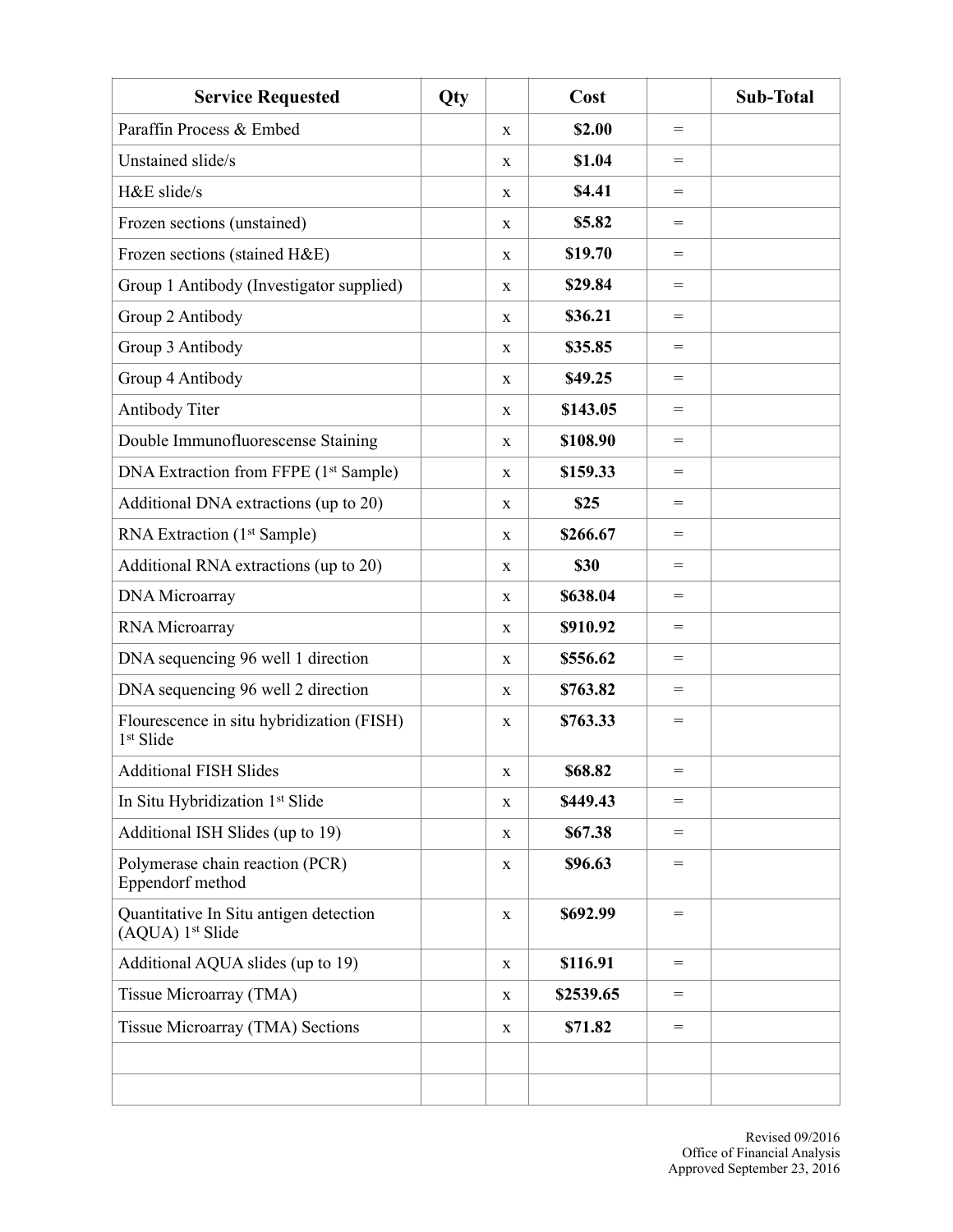| Tissue Procurement Service - Initial               |  | \$59.04      |  |
|----------------------------------------------------|--|--------------|--|
| Tissue Procurement Service - Additional<br>samples |  | \$29.52      |  |
|                                                    |  |              |  |
|                                                    |  |              |  |
|                                                    |  |              |  |
|                                                    |  |              |  |
|                                                    |  |              |  |
|                                                    |  | <b>TOTAL</b> |  |